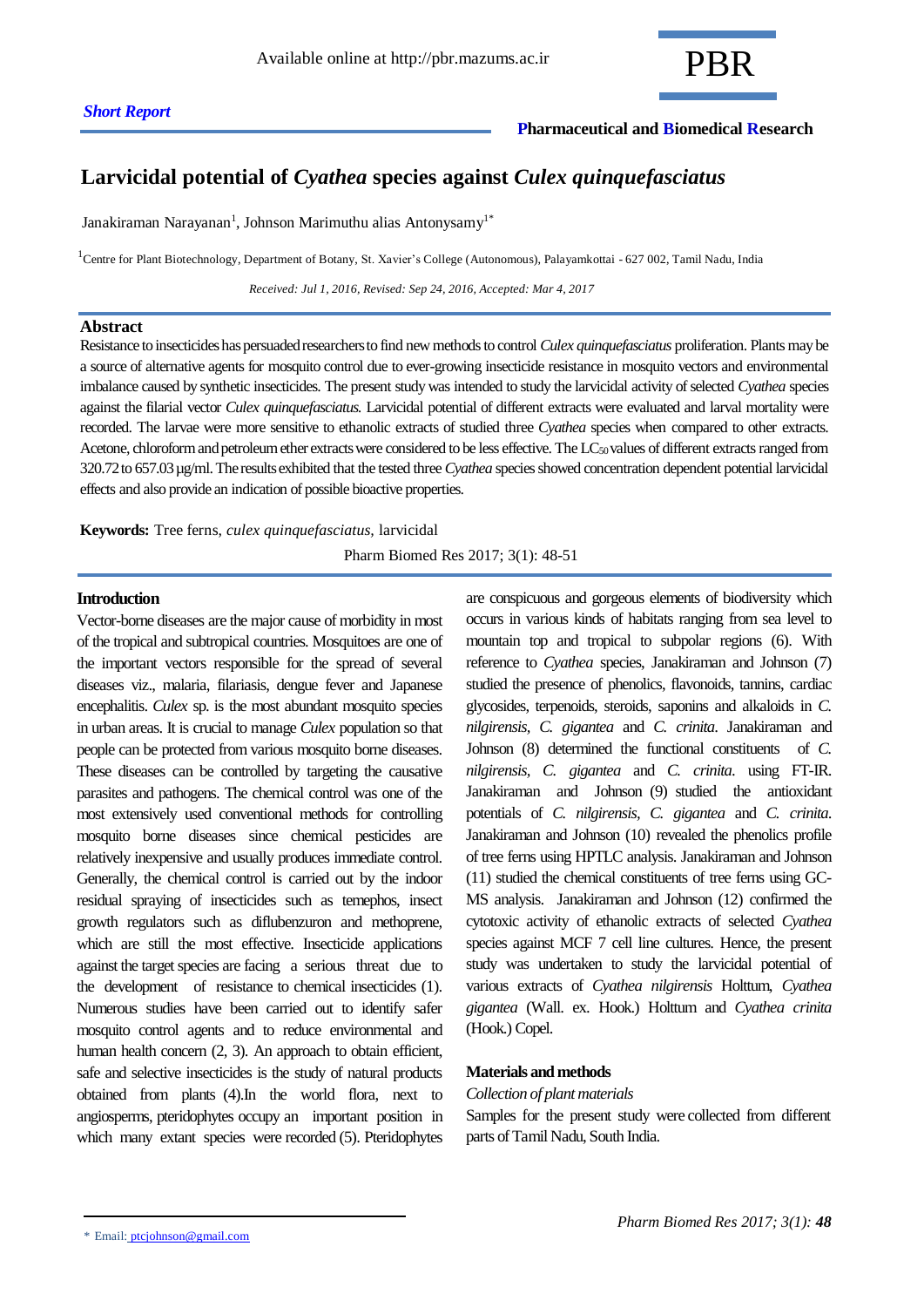*C. nilgirensis* were harvested in and around Kakkachi stream (1,725 m), Tirunelveli hills (8° 44' N and 77° 44' E), *C. gigantea* from the road sides near Nadugani (2,637 m), Nilgiris hills (11° 24' N and 76° 44' E) and *C. crinita* from the Anglade Institute of Natural History, Shenbaganur, Kodaikanal (2,195 m), Palni hills (10° 13' N and 77° 32' E), Western Ghats, South India. The specimens were identified based on the "Pteridophyte Flora of the Western Ghats, South India" by Manickam and Irudayaraj (13). Herbarium specimens were deposited in the St. Xavier's College Herbarium (XCH), Palayamkottai for further reference (*C. nilgirensis* - XCH 25423; *C. gigantea* - XCH 25422 and *C. crinita -* XCH 25424).

# *Preparation of extracts*

The collected species of *Cyathea* were thoroughly washed with tap water followed by distilled water. They were blotted on the blotting paper and spread out at room temperature in shade to remove the excess water contents. The shade dried plant samples were ground to fine powder using mixer grinder. The powdered materials were stored in refrigerator for further use. Thirty gram of powdered sample was extracted (1:6 ratio) successively with 180 mL of petroleum ether, chloroform, acetone and ethanol using the Soxhlet extractor for 8-12 h at a temperature not exceeding the boiling point of the solvent. The extracts were concentrated in a vacuum at 40 ºC using rotary evaporator.

#### *Larvicidal activity*

*Culex quinquefasciatus* (4<sup>th</sup> instar larvae) was collected from sewages of Tirunelveli district with the help of 'O' type brush. These larvae were brought to the laboratory and transferred to 18×13×4 cm size enamel trays containing 500 ml of water. It was maintained at  $27 \pm 2$  °C, 75-85% RH and 14 h light and 10 h dark photoperiod cycles.

Larvicidal activity of different extracts (petroleum ether, chloroform, acetone and ethanol) with varied concentrations of *C. nilgirensis*, *C. gigantea* and *C. crinita* was evaluated as per the standard method described by WHO (14). Batches of twenty 4 th instar larvae of *C. quinquefasciatus* were collected separately and transferred to small disposable cups each containing 200 mL of water. The appropriate volume of dilution was added in the cups to obtain the desired target dosage (concentrations ranging from 100-500 µg/ml) starting with the lowest concentration. Five replicates were set up for each concentration and simultaneously a control was maintained. The larval mortality in both treated and control were recorded after 24 h. The standard larvicide Temephos (Abate) was used as positive control. The control mortality was corrected by Abbott's formula (15).

# *Statistical analysis*

The  $LC_{50}$  value was calculated by Probit analysis (16). The  $IC_{50}$ values of the crude extracts were found using MS-Excel 2007. Correlation analysis between  $LC_{50}$  and  $IC_{50}$  values were calculated using SPSS (Chicago, USA).

# **Results**

The results of the larvicidal bioassay of crude petroleum ether, chloroform, acetone and ethanolic extracts of *C. nilgirensis*, *C. gigantea* and *C. crinita* against the fourth instar mosquito larvae *C. quinquefasciatus* were presented in Table 1. The larvae were more sensitive to ethanolic extracts of studied three *Cyathea*  species when compared to other extracts. Acetone, chloroform and petroleum ether extracts were considered to be less effective. The  $LC_{50}$  values of different extracts ranged from 320.72 to 657.03 µg/ml. Among the three different species tested, the highest larval mortality was observed in ethanolic extracts of *C. crinita* with the  $LC_{50}$  value of 320.72  $\mu$ g/ml followed by *C*. *gigantea* (361.07 µg/ml) and *C. nilgirensis* (373.99 µg/ml)*.*  The positive control Temephos showed 100% mortality rate at 0.025 mg/ml. The 95% confidence limits  $LC_{50}$  (LCL-UCL), LC<sub>90</sub> and chi-square values were also calculated (Table 1). The Chi-square values for the studied extracts ranged from 0.35 to 7.37 for *C. quinquefasciatus*. Petroleum ether (0.35), chloroform (0.40) and ethanolic extracts (0.36) of *C. crinita*, chloroform (0.54) and acetone (0.38) extracts of *C. gigantea*  and ethanolic extracts (0.69) of *C. nilgirensis* showed a strong positive correlation between the extracts and larval mortality (Table 1). The other tested extracts failed to show direct correlation between insect toxicity.

## **Discussion**

The control of mosquito larvae by chemical substances is not safe at present because of environmental imbalance and insecticide resistance by vectors which leads to deleterious effects. The major drawback with the use of chemical insecticides is that they are non-selective and could be harmful to other organisms in the environment. Hence, an alternative mosquito control method is needed (17). The extracts which are obtained from plant parts have been used as conventional larvicide (18, 19). The observed results were also comparable with earlier reports*.* The fruit extract of *Croton caudatus*, flower extract of *Tiliacora acuminata* (20), leaf extract of *Typhonium trilobatum* (21) and flower extract of *Tagetes erecta* (22) were found to cause larval mortality against *C. quinquefasciatus*. In the present study, the different extracts of *C. nilgirensis*, *C. gigantea* and *C. crinita* exhibited a dose dependent activity. The results observed were similar to previous studies which have also reported dose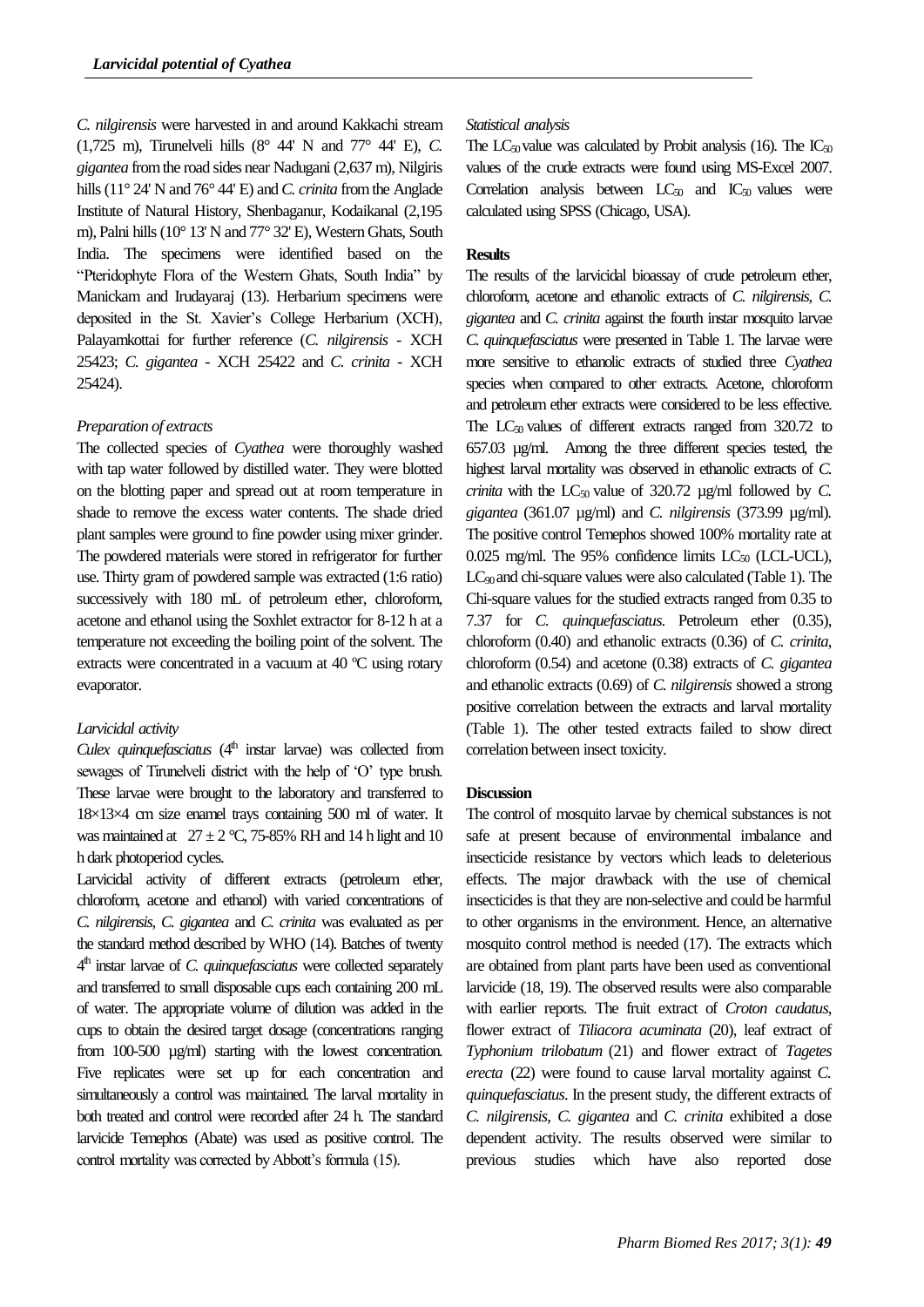| <b>Species</b>       | <b>Extracts</b>   | $LC_{50}$    | 95% Confidence Limits |              | $LC_{90}$    | $\chi^2$ | $IC_{50}$    |
|----------------------|-------------------|--------------|-----------------------|--------------|--------------|----------|--------------|
|                      |                   | $(\mu g/ml)$ | Lower                 | <b>Upper</b> | $(\mu g/ml)$ |          | $(\mu g/ml)$ |
|                      | Pet. ether        | 607.76       | 512.14                | 894.19       | 893.93       | 3.86     | 66.4         |
| <i>C.nilgirensis</i> | Chloroform        | 592.26       | 482.18                | 917.90       | 1078.70      | 2.73     | 52.3         |
|                      | Acetone           | 448.88       | 394.96                | 536.88       | 966.31       | 1.04     | 57.8         |
|                      | Ethanol           | 373.99       | 338.65                | 417.91       | 758.69       | 0.69     | 51.9         |
|                      | Pet. ether        | 639.92       | 561.76                | 784.12       | 1013.26      | 1.05     | 55.1         |
| C. gigantea          | <b>Chloroform</b> | 624.63       | 532.47                | 813.44       | 1151.44      | 0.54     | 51.4         |
|                      | Acetone           | 468.00       | 394.65                | 620.38       | 1175.06      | 0.38     | 141.6        |
|                      | Ethanol           | 361.07       | 317.84                | 416.12       | 848.87       | 2.29     | 64.8         |
|                      | Pet. ether        | 657.03       | 556.55                | 868.54       | 1178.48      | 0.35     | 50.9         |
| C. crinita           | Chloroform        | 568.04       | 489.18                | 722.23       | 1103.12      | 0.40     | 51.9         |
|                      | Acetone           | 400.36       | 292.74                | 776.28       | 870.41       | 7.37     | 61.7         |
|                      | Ethanol           | 320.72       | 291.11                | 351.94       | 645.79       | 0.36     | 50.5         |

**Table 1** Larvicidal activity of different *Cyathea* species against C*. quinquefasciatus*

dependency of plant extracts against mosquito larvae (2, 3). The results The phytochemical studies on the *Cyathea* species confirmed the various metabolites (7, 8, 10, 11).

Based on the existing phytoconstituents, the mortality rate of the present study showed varied percentage of mortality rate which may due to the occurrence of phytochemicals in the studied tree ferns. showed variation. The results suggest that the presence of several bioactive secondary metabolites may be responsible for the larval toxicity. Screening the tree fern crude extracts against mosquito larvae may pave a pathway to identify potential bioactive compounds to control mosquito that can be further employed as larvicides. Botanical derivatives have drawn attention as potential insect control agents targeting only larval stages in the mosquito control programme in the last three decades (20-22). The results also supported the previous observations on the larvicidal potential of plant extracts. The statistical analysis results of *C. nilgirensis* showed strong positive correlation between  $LC_{50}$  and  $IC_{50}$ values. The other two studied tree ferns failed to show the positive correlation. But all the three species demonstrated a significant relationship between larval mortality and crude extracts. The larvae were particularly more sensitive to ethanolic extracts of *Cyathea* species when compared to other extracts. It was also due to the presence of more number of phytochemicals in ethanolic extracts which was confirmed by previous researchers (7, 8, 10, 11). The mechanism of action exhibited by the studied *Cyathea* species may therefore possibly be due to its toxic effects on the larvae.

# **Conclusion**

The tested three *Cyathea* species showed concentration dependent potential larvicidal effects.

The results also provide an indication of possible bioactive properties of the tested extracts. Further investigation is needed to find out the active compounds responsible for the larvicidal activity.

### **Acknowledgement**

The authors are thankful to University Grants Commission; New Delhi for the financial support through the Major Research Project Grant No. 41-416/2012 (SR) dated 16<sup>th</sup> July, 2012.

# **Conflict of interest**

The authors declare that they have no conflict of interest.

#### **References**

- 1. Hamaidia K, Soltani N. Laboratory evaluation of a biorational insecticide, kinoprene, against *Culex pipiens* larvae: effects on growth and development. Annu Res Rev Biol 2014;4:2263-73.
- 2. Kaushik R, Saini P. Larvicidal activity of leaf extract of *Millingtonia hortensis* (Family: Bignoniaceae) against *Anopheles stephensi, Culex quinquefasciatus* and *Aedes aegypti*. J Vector Borne Dis 2008;45:66-9.
- 3. Govindarajan M. Larvicidal efficacy of *Ficus benghalensis* L. plant leaf extracts against *Culex quinquefasciatus* Say, *Aedes aegypti* L. and *Anopheles stephensi* L. (Diptera: Culicidae). Eur Rev Med Pharmacol Sci 2010;14:107-11.
- 4. Perez RP, Bujaidas EM, Cadena SR, Jasso MD, Gallaga JP, Miranda AS, et al. Genotoxic and cytotoxic studies of betasitosterol and pteropodine in mouse. J Biomed Biotechnol 2005;3:242-7.
- 5. Moran RC. Diversity, biogeography and floristics. In: Ranker TA, Haufler CH, editors. Biology and Evolution of Ferns and Lycophytes. Cambridge University Press, Cambridge, 2008. p. 367-94.